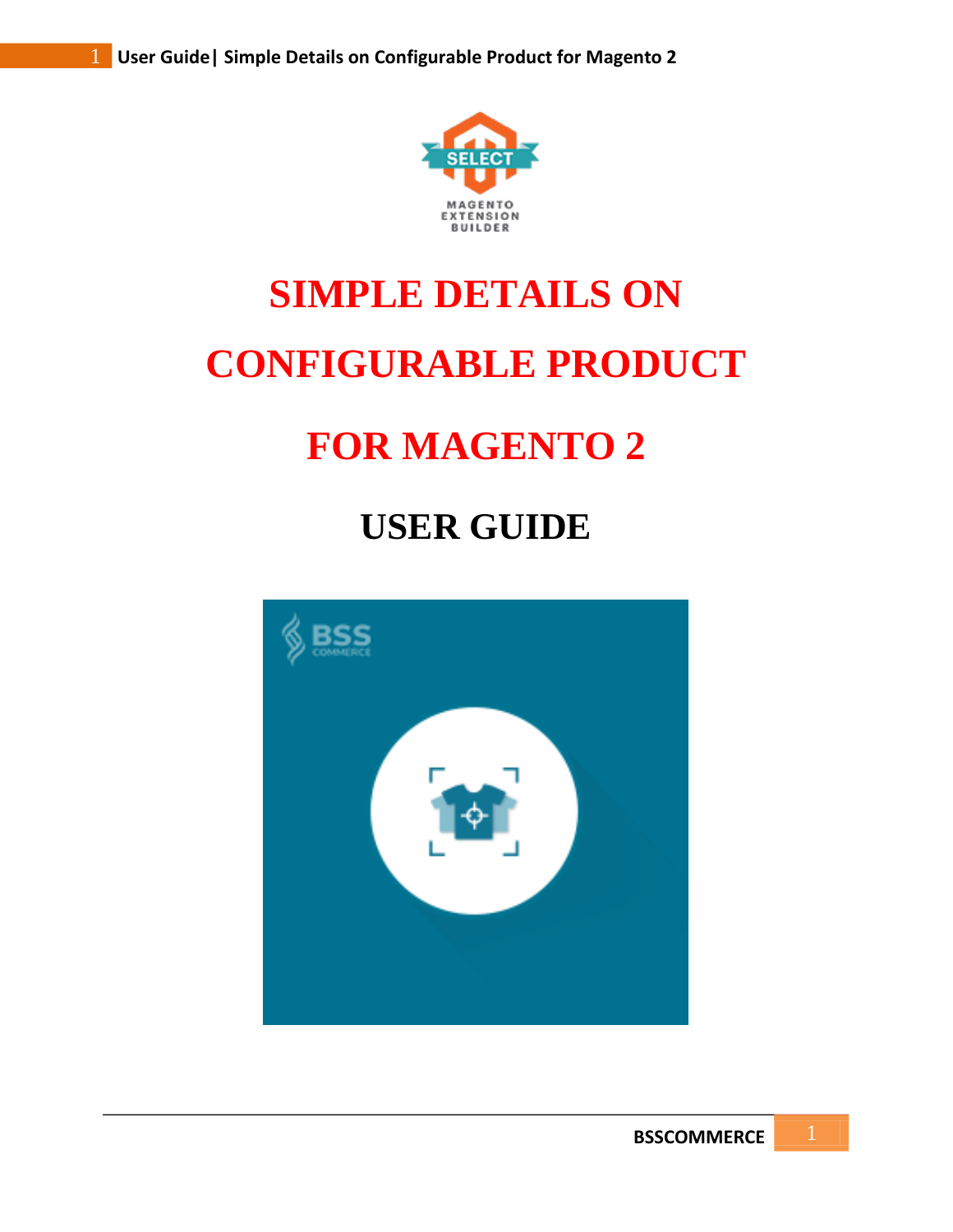# **Contents**

| 2. How does Simple Details on Configurable Product for Magento 2 Extension |  |
|----------------------------------------------------------------------------|--|
|                                                                            |  |
|                                                                            |  |
|                                                                            |  |
|                                                                            |  |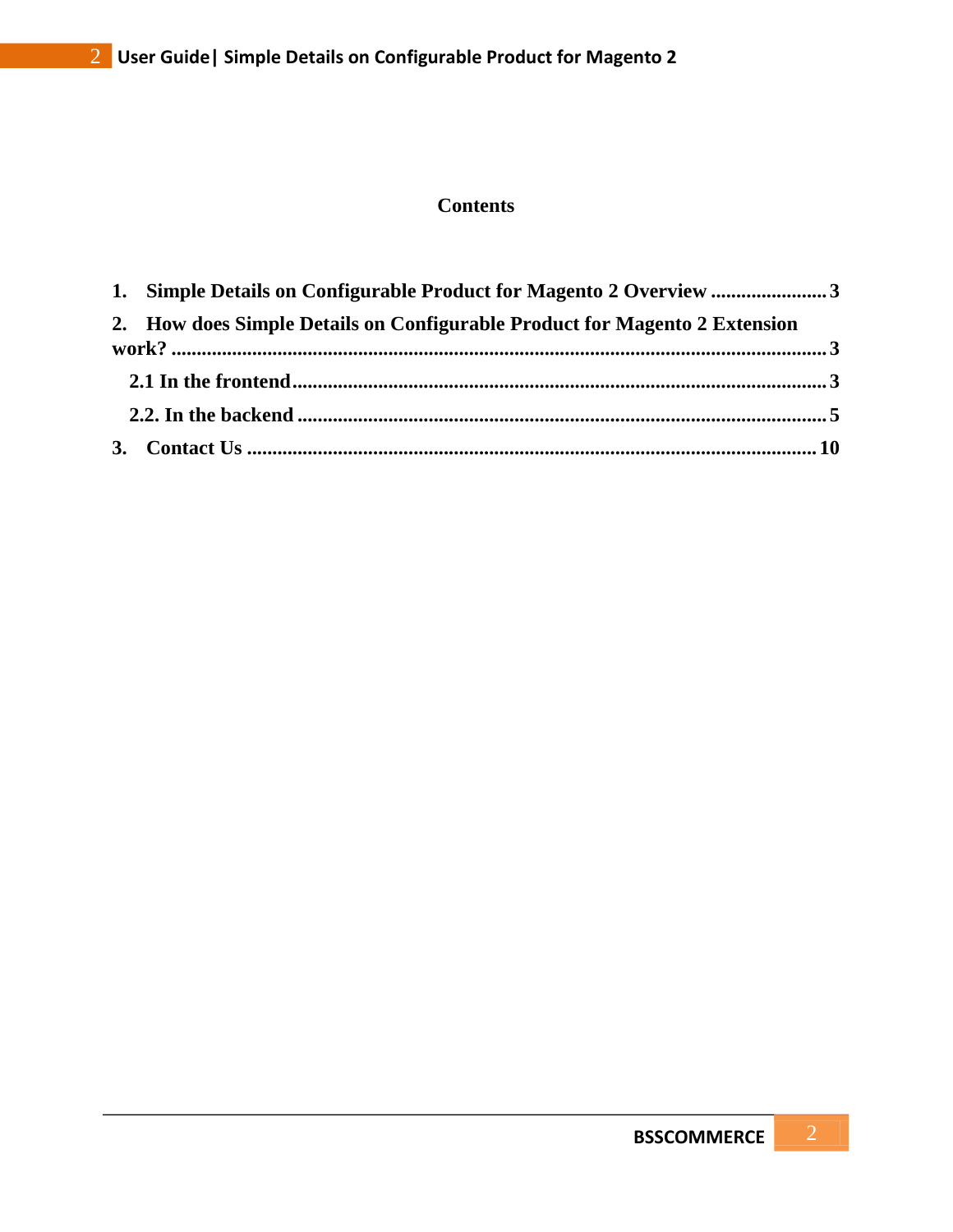#### **1. Simple Details on Configurable Product for Magento 2 Overview**

Simple Details on Configurable Product for Magento 2 supports showing all detailed information of each child product when choosing options, namely SKU, name, tier price, stock status, stock number, description and URL. Therefore, this extension is absolutely suitable for those selling configurable product with many different children products or for business purpose of each child item.

#### **2. How Does It Work?**

#### **2.1 In the frontend**

This is how Simple Details on Configurable Product is displayed in the fronted:

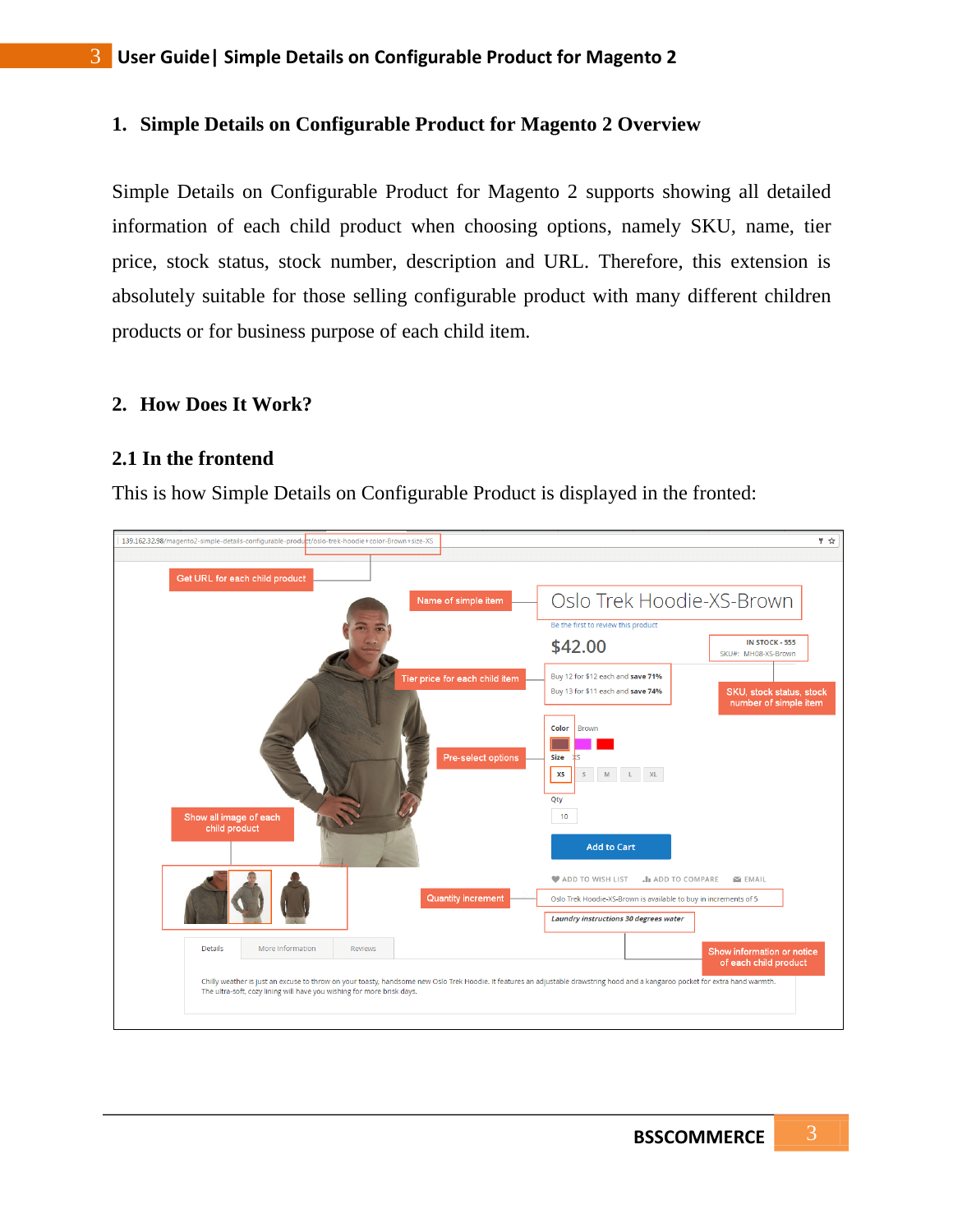- Show details of children items of configurable product, such as: name, SKU, tier price, stock status, stock number, description, additional information and meta data.
- Get URL for each child product with preselected options.
	- URL: URL will change as chosen options. If customers access to the URL, options are also selected in the product page. Besides, you can get URL included category path as wish
	- Custom URL has a form: .../Product-Name+attr1-Value1+attr2-Value2 (For instance: .../hero-hoodie+color-Black+size-S), it changes when choosing attributes of product.
- Support minimum quantity for product separately added to cart instead of the default of Magento 2, which only allows for configurable products.
- Support quantity increment for children products. This function outweighs the default with ability to set increment for each associated product of configurable product. For example, if you set 5 for quantity increment for a skirt-red-L, then your customers cannot buy this item with quantity 1-2-3 or 6-7-8, they only choose this product with 5-10-15 etc in quantity box.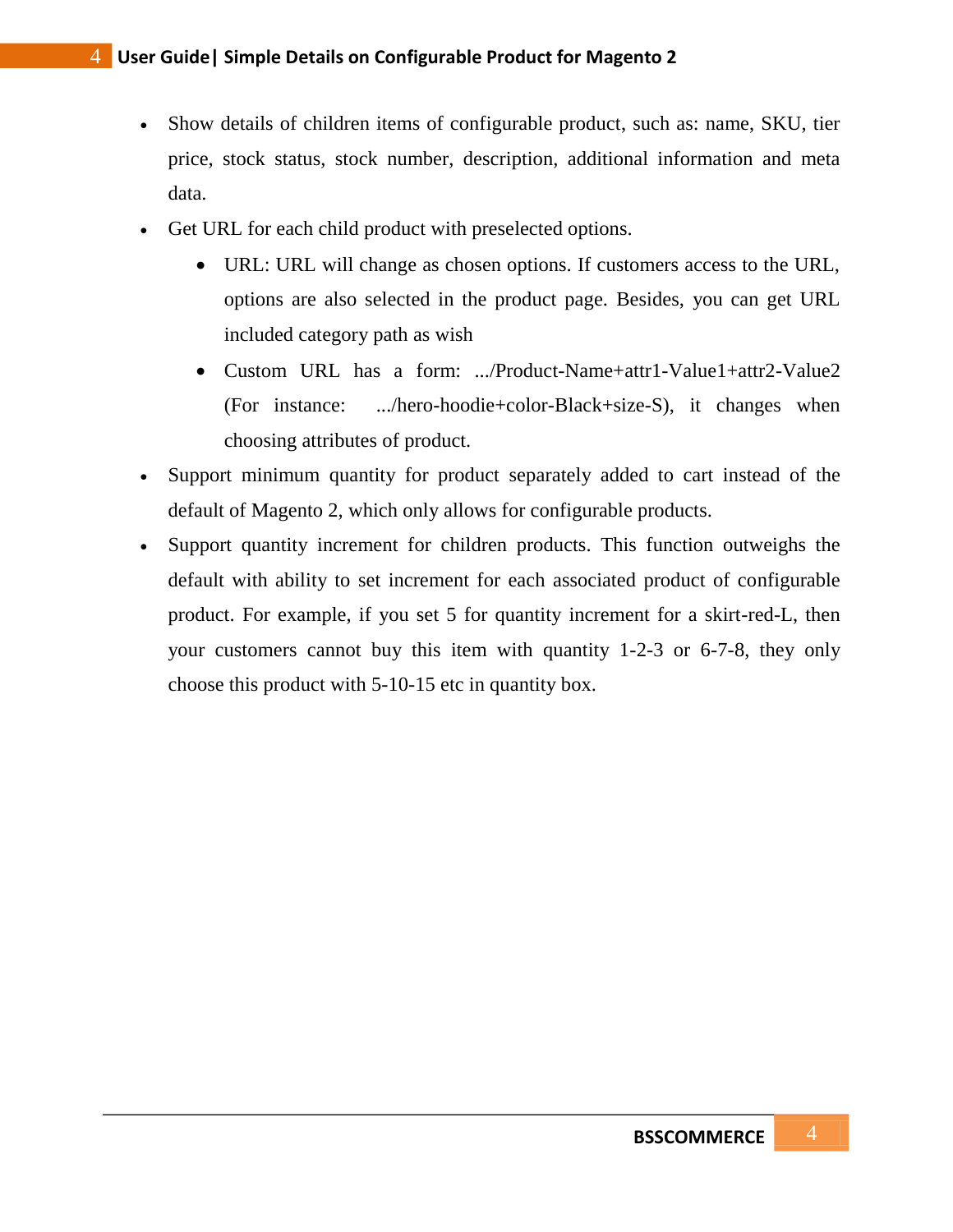### **2.2. In the backend**

Go through **Stores → Settings → Configuration → BSS Commerce → Simple Details on Configurable Product.**

| General                            |                                          |                  |  |
|------------------------------------|------------------------------------------|------------------|--|
| <b>Enabled</b> Yes<br>[store view] | $\overline{\mathbf{v}}$<br>Version 1.0.8 | Use system value |  |

In **General**:

• Enabled: choose Yes to enable the module.

# $\rightarrow$  NOTE:

You can also enable/disable this module for particular configurable product in **SDCP General** in the product edit page easily.

| Oslo Trek Hoodie                             |                    | $\leftarrow$ Back | <b>Add Attribute</b> | Save | $\blacktriangledown$ |
|----------------------------------------------|--------------------|-------------------|----------------------|------|----------------------|
| Eco Collection                               | $\bigcirc$ No      |                   |                      |      |                      |
| Performance Fabric<br>[global]               | $\bigcirc$ No      |                   |                      |      |                      |
| Erin Recommends<br>[global]                  | $\bigcirc$ No      |                   |                      |      |                      |
| $New$ [global]                               | $\bigcirc$ No      |                   |                      |      |                      |
| Sale<br>[global]                             | $\bigcirc$ No      |                   |                      |      |                      |
| <b>SDCP General</b><br><b>Enabled Module</b> | $\,$ $\,$<br>Yes   |                   |                      |      | $\odot$              |
| <b>SDCP Preselect</b>                        |                    |                   |                      |      | $\odot$              |
| Color                                        | $\star$<br>Brown   |                   |                      |      |                      |
| Size                                         | XS<br>$\mathbf{v}$ |                   |                      |      |                      |
| Configurations                               |                    |                   |                      |      | $\odot$              |

In case in **General** configuration you set No, and in the **SDCP General** you still choose Yes, the module won't be enabled.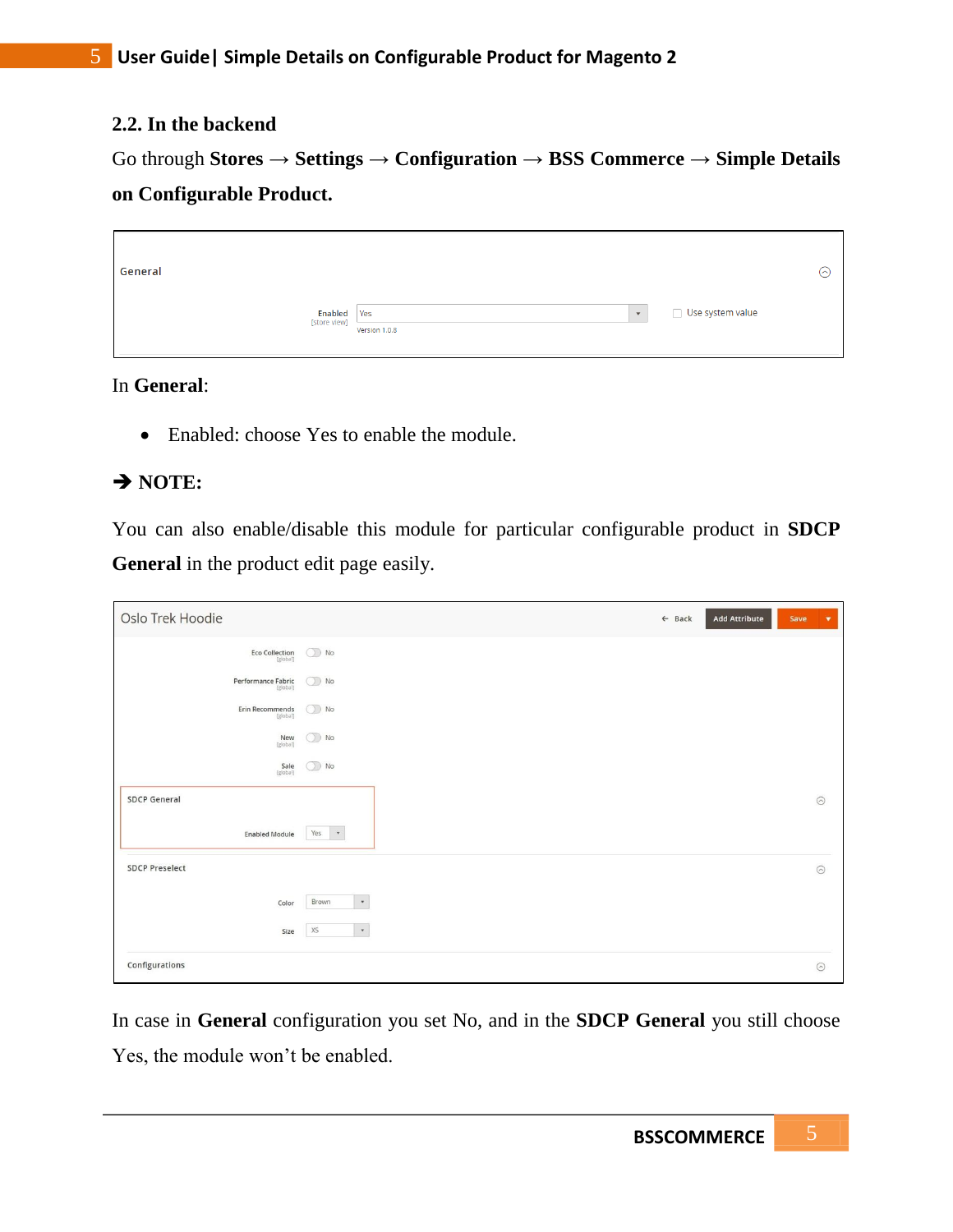For configurable products with many children products, we strongly recommend choosing Yes in Enabled Ajax Load Detail to make it faster and more convenient for customers.

In case the admin disables Magento 2 Simple Details on Configurable Product extension, images displayed by swatch feature will not be blocked by parent product's image or placeholder image.

| <b>Attributes Display Config</b>   |                          |                         |
|------------------------------------|--------------------------|-------------------------|
| <b>SKU</b>                         | Yes                      | Use system value        |
| [store view]                       | $\overline{\mathbf{v}}$  | $\blacktriangledown$    |
| Name                               | Yes                      | Use system value        |
| [store view]                       | $\overline{\mathbf{v}}$  | ✓                       |
| <b>Descriptions</b>                | Yes                      | Use system value        |
| [store view]                       | $\overline{\mathbf{v}}$  | $\checkmark$            |
| <b>Tier Price</b>                  | Yes                      | $\checkmark$            |
| [store view]                       | $\overline{\mathbf{v}}$  | Use system value        |
| <b>Stock Status</b>                | Yes                      | Use system value        |
| [store view]                       | $\overline{\mathbf{v}}$  | ✓                       |
| <b>Gallery Switch Strategy</b>     | Replace                  | Use system value        |
| [store view]                       | $\overline{\mathbf{v}}$  | ✓                       |
| Min/max Qty Allow in Shopping Cart | Yes                      | Use system value        |
| [store view]                       | $\overline{\phantom{a}}$ | $\checkmark$            |
| <b>Qty Increment</b>               | Yes                      | Use system value        |
| [store view]                       | $\overline{\mathbf{v}}$  | $\checkmark$            |
| <b>Additional Info</b>             | Yes                      | $\checkmark$            |
| [store view]                       | $\overline{\mathbf{v}}$  | Use system value        |
| <b>Meta Data</b>                   | Yes                      | $\overline{\mathbf{v}}$ |
| [store view]                       | $\overline{\mathbf{v}}$  | Use system value        |

In **Attributes Display Config**: choose Yes to show the attributes you want in the frontend:

- SKU
- Name
- Description
- Tier Price
- Stock Status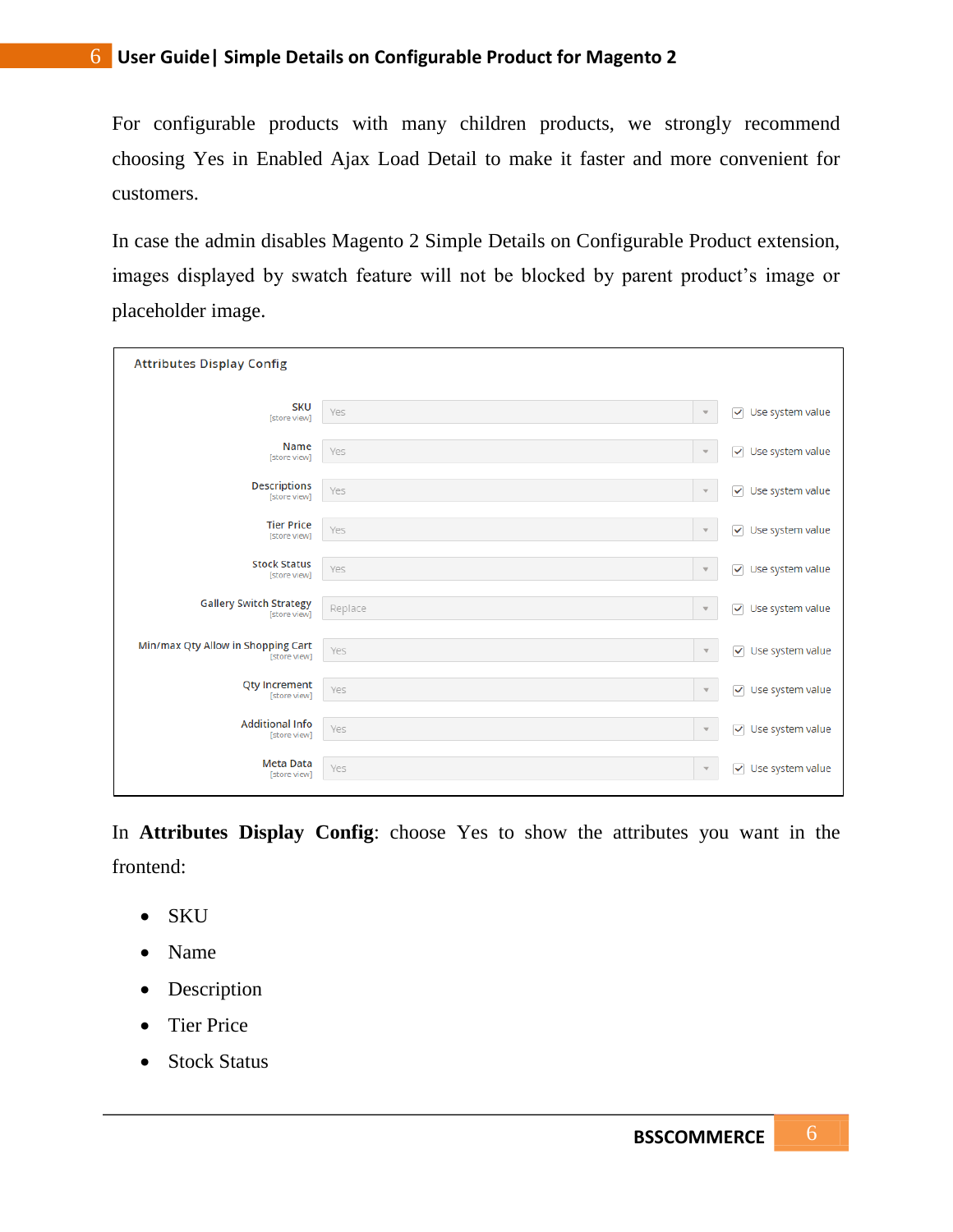• Gallery Switch Strategy:

+ Replace: Replace all images of the configurable product with those of the children products.

+ Prepend: Include images of the children products in the image list of the parent product.

+ Disable: In any case, display image of the parent product only. It means when customers select options, image of the selected children product will not swatch accordingly.

- Min/Max Quantity Allow in shopping cart: this default feature now can support for simple products individually. Edit each child item page in the backend to set minimum or maximum quantity.
- Quantity Increment: this default feature supports every simple product of configurable product. Edit each simple product to set quantity increment.
- Additional Info
- MetaData

| <b>Advanced Settings</b>          |                      | $\odot$                          |
|-----------------------------------|----------------------|----------------------------------|
| <b>Custom URL</b><br>[store view] | Yes<br>$\rightarrow$ | $\vee$ Use system value          |
| Preselect Yes<br>[store view]     | $\sim$               | $\triangledown$ Use system value |
|                                   |                      |                                  |

### In **Advanced Settings**:

• Custom URL: choose Yes to enable this feature.

**NOTE:** in this configuration, if you want to get a new URL for simple product, you can type URL as you wish in the box **(Do not have neither '+' nor '** $\sim$ '); or you can let it blank and tick on checkbox as image below to take the URL of configurable product.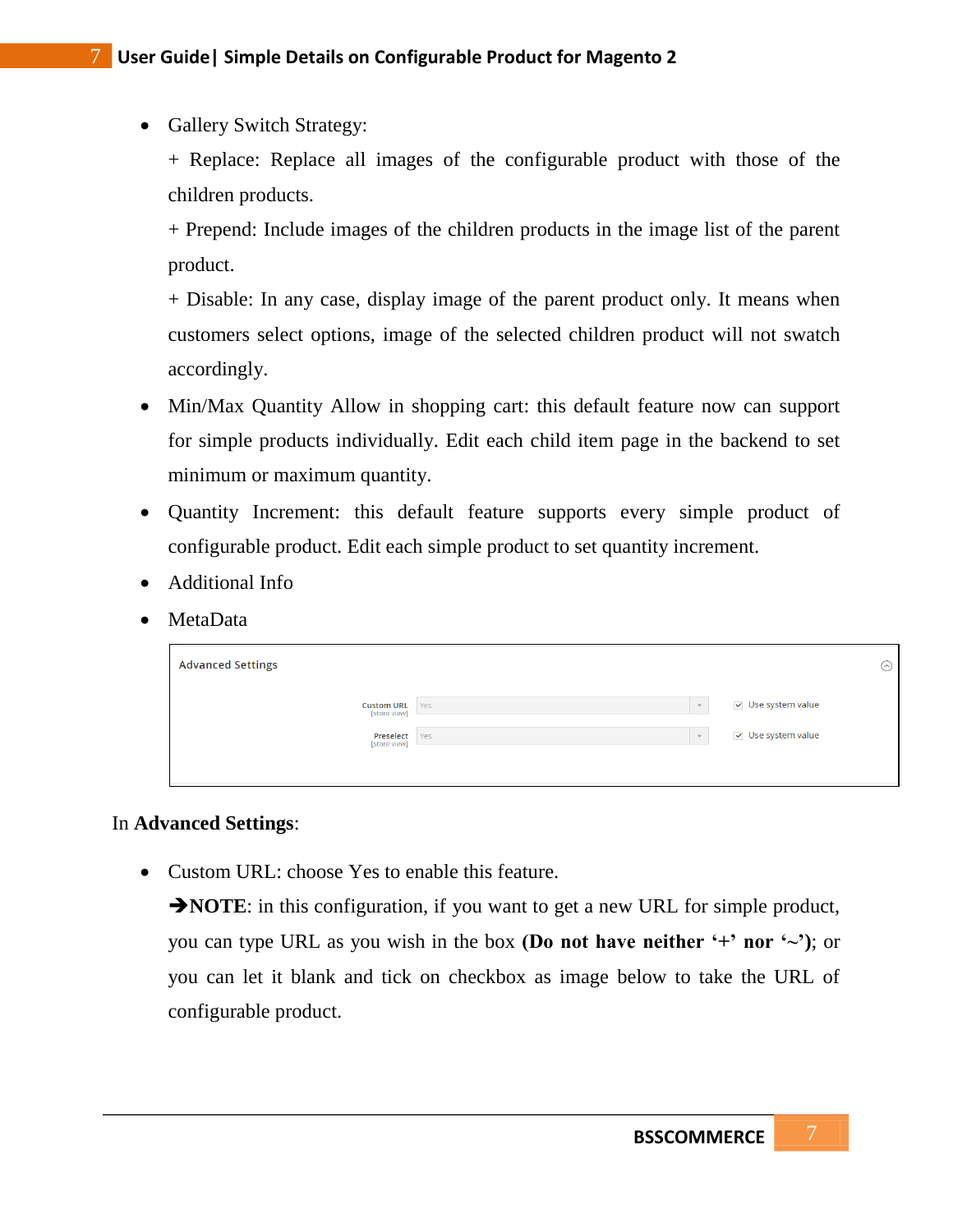| <b>Search Engine Optimization</b>       |                                                                                    |  |  |  |
|-----------------------------------------|------------------------------------------------------------------------------------|--|--|--|
| <b>URL Key</b><br>[store view]          | hero-hoodie<br>Create Permanent Redirect for old URL                               |  |  |  |
| <b>Meta Title</b><br>[store view]       |                                                                                    |  |  |  |
| Meta Keywords<br>[store view]           | d                                                                                  |  |  |  |
| <b>Meta Description</b><br>[store view] | лÎ                                                                                 |  |  |  |
|                                         | Maximum 255 chars. Meta Description should optimally be between 150-160 characters |  |  |  |

 Preselect: the attributes are preselected in the product detail page in the backend. Go to product details page in the backend, preselect option of attributes.

| <b>SDCP Preselect</b> |             |       |                         |  |
|-----------------------|-------------|-------|-------------------------|--|
|                       | Color       | Green | $\overline{\mathbf{v}}$ |  |
|                       | <b>Size</b> | M     | $\mathbf{v}$            |  |
| Configurations        |             |       |                         |  |

**NOTE:** in Magento 2.0.x version, there will be a separate Preselect tab in product detail page: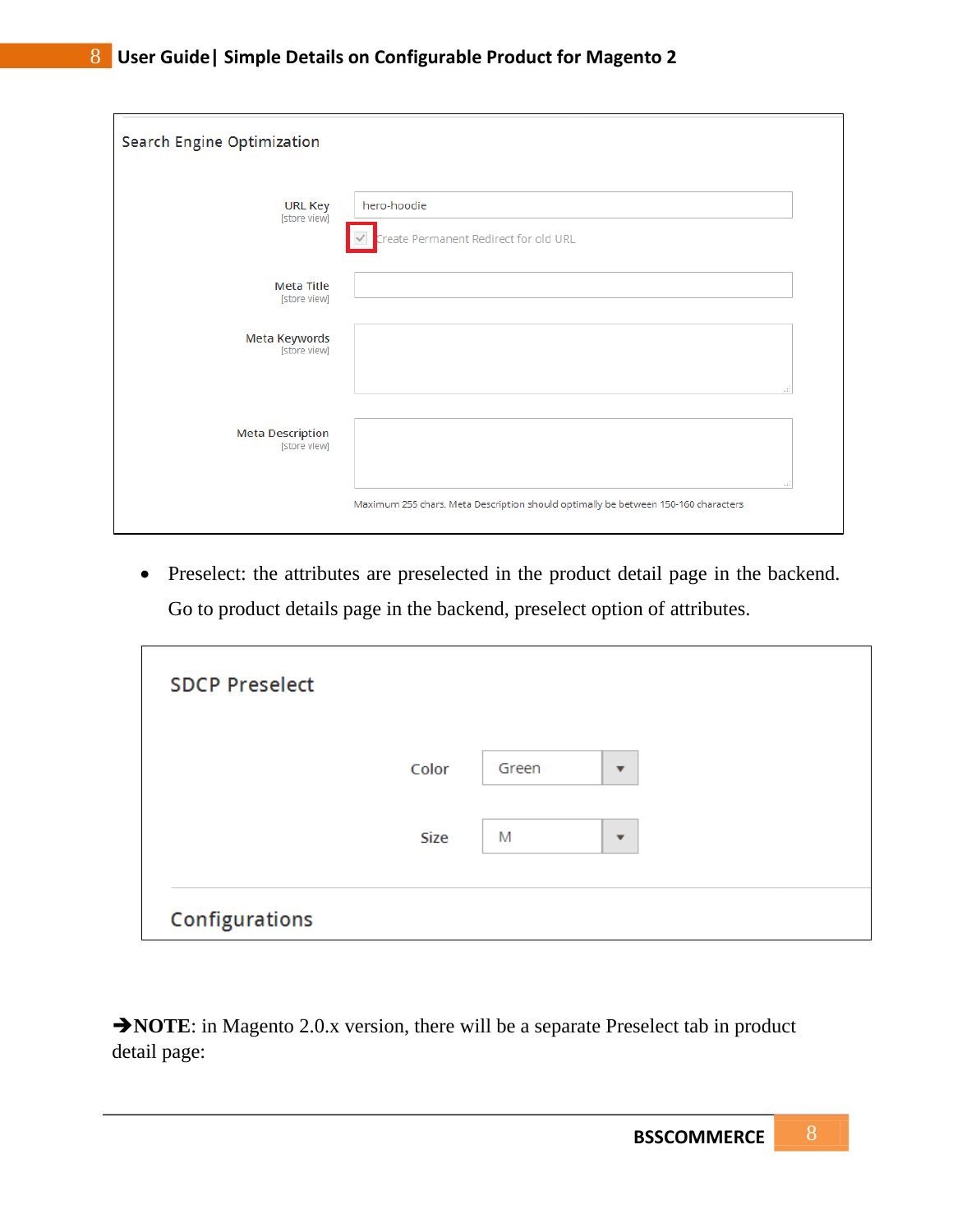| 0<br><b>Store View:</b><br>All Store Views v |                               |  |  |  |
|----------------------------------------------|-------------------------------|--|--|--|
| <b>BASIC SETTINGS</b>                        | Top $\forall$                 |  |  |  |
| <b>Product Details</b>                       | <b>SDCP Preselect</b>         |  |  |  |
| <b>SDCP Preselect</b>                        | Color<br>Gray<br>$\mathbf{v}$ |  |  |  |
| Images and Videos                            | l S<br>Size<br>$\mathbf{v}$   |  |  |  |
| <b>Search Engine Optimization</b>            |                               |  |  |  |

If you want more information about Configurable Products, check it out:

- **[2 Easy Steps to Add Color Swatch in Magento 2](https://bsscommerce.com/blog/2-easy-steps-to-add-color-swatch-in-magento-2/)**
- **[How to Create Configurable Product in Magento 2](https://bsscommerce.com/blog/how-to-create-configurable-products-in-magento-2/)**
- **[All about Price of Configurable Product in Magento 2](https://bsscommerce.com/blog/all-you-need-to-know-about-price-of-configurable-product-in-magento-2/)**